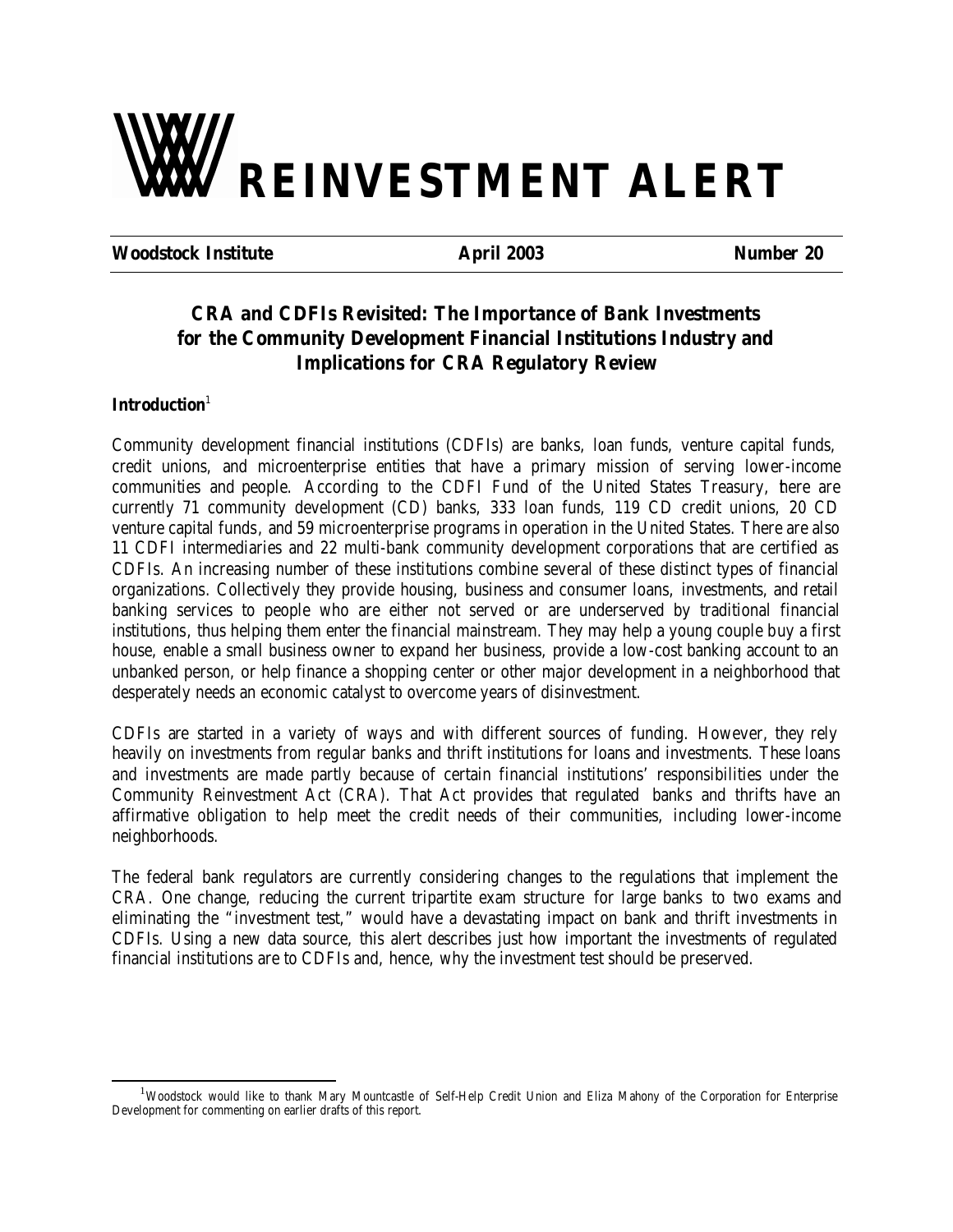#### **The Role of CDFIs in Lower-Income Communities**

l

CRA-qualified investments in community development financial institutions (CDFIs) enable these institutions to leverage the necessary debt capital to maintain adequate lending capacity and to do so with adequate debt-equity balances.<sup>2</sup> These CDFIs, in turn, are able to meet many credit needs that are unmet by conventional financial institutions. CDFI-capitalized ventures result in shopping centers, affordable housing projects, new small businesses, and other sorely needed financial and social infrastructure in low-income or minority areas.

It is important to note that although CDFIs rely heavily on CRA-qualified investments and loans from banks and thrifts, CDFIs in fact receive funds from multiple sources. One of the most critical of these sources is the federal CDFI Fund. The Clinton Administration made a major contribution to the world of community development finance through the creation of the CDFI Fund. The Fund<sup>3</sup>, which is located within the US Department of the Treasury, provides investments and capital to qualifying CDFIs around the country. The Fund leverages the investments that banks and other funders make in CDFIs. Currently, the Bush Administration is slashing the appropriation of the Fund, which will cut off a critical source of money for financial institutions that are the lifeblood of many low-income and minority areas that have been shut out of the conventional financial market.

The need for alternative lenders such as CDFIs may be due to discrimination or redlining, or market failures in which private, individual institutions lack incentives to lend to projects where the aggregate social return is positive. CDFIs and other recipients of investments often provide market innovations that are later picked up by conventional lenders. For example, in Chicago in the 1970s and 1980s, South Shore Bank had a critical role in fostering the market for financing the rehabilitation of multifamily apartment buildings. When it began multifamily lending, few conventional lenders made such loans. Decades later, Shorebank finds itself competing with many larger institutions that have entered this sector. Early investments in Shorebank were critical to the development of this market.

The "mainstream" financial market might be failing certain communities for several reasons. In some cases, CDFIs have been responsible for identifying previously ignored or "emerging" markets in urban and rural areas. This can have a ripple effect on the availability of credit in these new markets as larger, more conventional lenders begin to recognize them. It is important to note that very small business loans and loans to business owners with little collateral or capital can be very expensive for larger institutions without a specific mission of serving such populations. Moreover, many small business or first time mortgage borrowers in historically underserved markets require technical assistance or other "high-touch" services that conventional lenders hesitate to provide. Many CDFIs specialize in these types of services. In the cases where borrowers are lacking a credit history, loans with a CDFI can help borrowers "graduate" into loans with more conventional lenders who require more stringent credit records.

Thus, for various reasons, the CDFI industry has become a crucial source of investment and mortgage finance in financially-underserved communities. Other Woodstock Institute research shows that community development (CD) banks far outperform regular banks in serving low-income and minority

 $\rm ^2$ CDFIs include community development banks, community development loan funds, venture capital funds, community development credit unions, and microenterprise entities that are primarily financing agencies.

 $^3$ The Fund is a critical program that has leveraged billions of dollars of private investment into low-wealth urban and rural communities. The FY 2003 appropriation that was approved at \$74 million was an improvement over the \$68 million that President Bush wanted and the \$73 million suggested by the Senate. However, it is still a significant drop from FY 2001 and 2002 levels.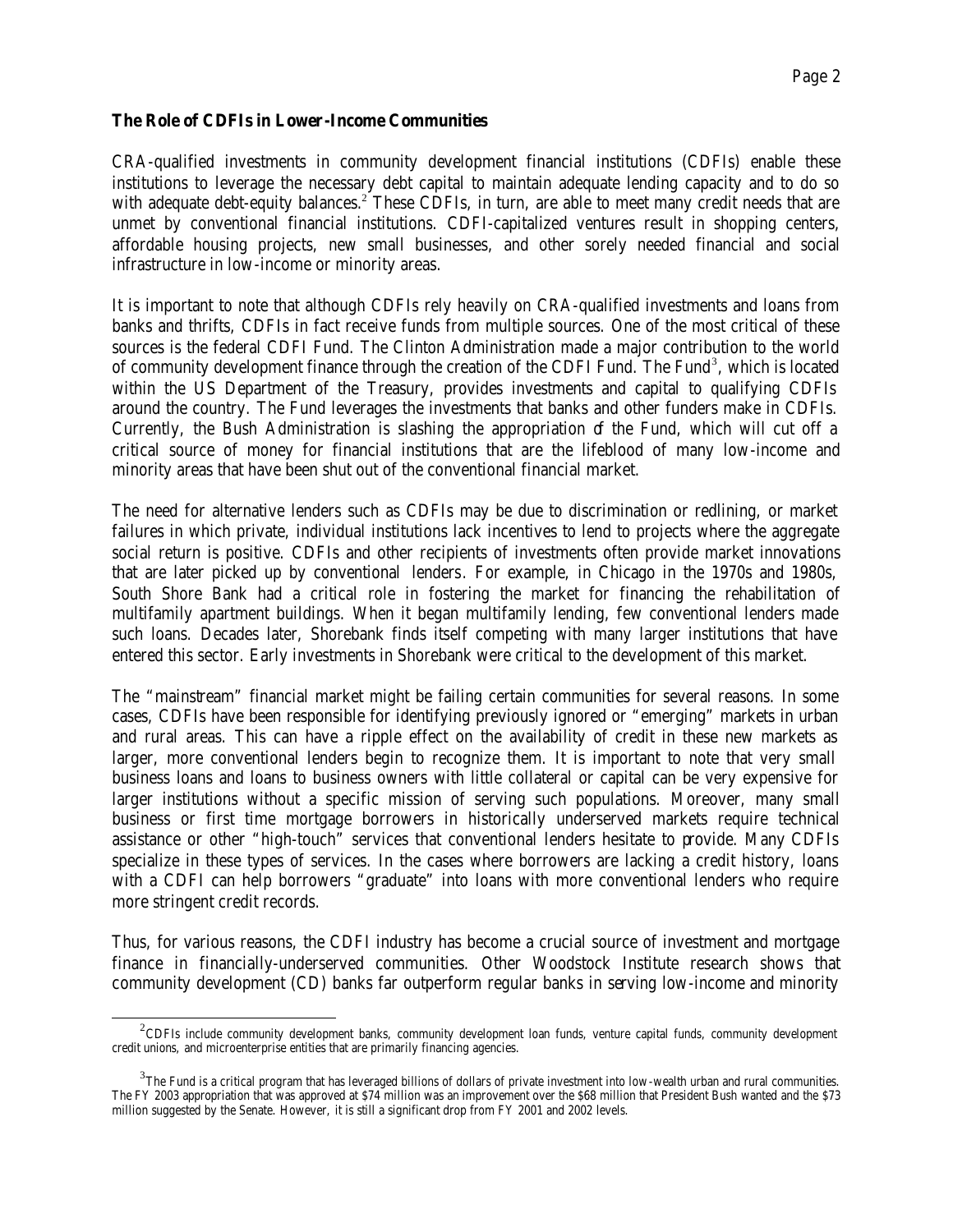communities. The data, which describe the performance of banks in Chicago, show that a considerably higher percent of CD banks home loans go to lower-income neighborhoods and borrowers than is true for all other lenders. The same pattern is repeated for loans to minority neighborhoods and borrowers.<sup>4</sup> These patterns are particularly important considering the Bush Administration's recent statements regarding the importance of minority homeownership in the U.S.

#### **The Investment Test Portion of Large Bank CRA Examinations: Background and Importance**

In 1995, the Clinton Administration made significant improvements to the implementation of the Community Reinvestment Act (CRA). These changes included a new emphasis on outcome over process, new weight given to quantitative over qualitative measures, and the introduction of three component tests of CRA examinations for large banks: lending, investments, and services. Small banks (those with assets under \$250 million, which at the time of the passage of the Gramm-Leach-Bliley Financial Modernization Act of 1999 comprised 80 percent of all banks in the country) were allowed to undergo a streamlined CRA examination that did not have separate analyses of investments and services.

Another provision of the Clinton Administration's changes to CRA was the inclusion of bank investments in and loans to community development financial institutions (CDFIs) as CRA-qualifying activities. At the time that these changes to CRA were implemented (the new rules were promulgated in 1996 and revised data and examinations were made available in 1997), the regulatory agencies agreed to revisit several CRA issues in 2002. That review is still underway.

In 2001, the four federal bank agencies, the Office of the Comptroller of the Currency (OCC), Federal Reserve Board (FRB), Federal Deposit Insurance Corporation (FDIC), and Office of Thrift Supervision (OTS) issued an Advanced Notice of Proposed Rulemaking (ANPR) that posed several questions about CRA and its implementation. This ANPR was open for public comment.

Many financial institutions that commented on the ANPR expressed interest in weakening CRA in many respects, including the elimination of the investment and service tests from large bank CRA examinations. The institutions argued that the investment test was especially difficult to comply with, that there were few opportunities for investments in community development projects in many communities, and that a revamped community development test could adequately measure community needs and bank performance in investing in low-income areas.

These arguments are misleading for many reasons. The investment test portion of CRA examinations is critical to evaluating an institution's record of helping to meet the credit needs of its entire community. Investments are critical to the capacity of community development corporations, community development banks, credit unions, loan funds, and others to serve the credit needs of those not well served by CRA-regulated depositories. There is increasing evidence that low-income communities find it hard to raise the equity in order to leverage the debt that increased lending provides. This equity can come directly from CRA-regulated banks and thrifts or indirectly, through bank-run community

l

<sup>4</sup> See Bush, Malcolm, and Smith, Geoff. *Reinvestment Alert 19: Community Development Banks Substantially Outscore other Banks in Serving Low-Income and Minority Communities: Implications for the Federal Budget and the Community Reinvestment Act*. January 2003. Chicago, IL: Woodstock Institute.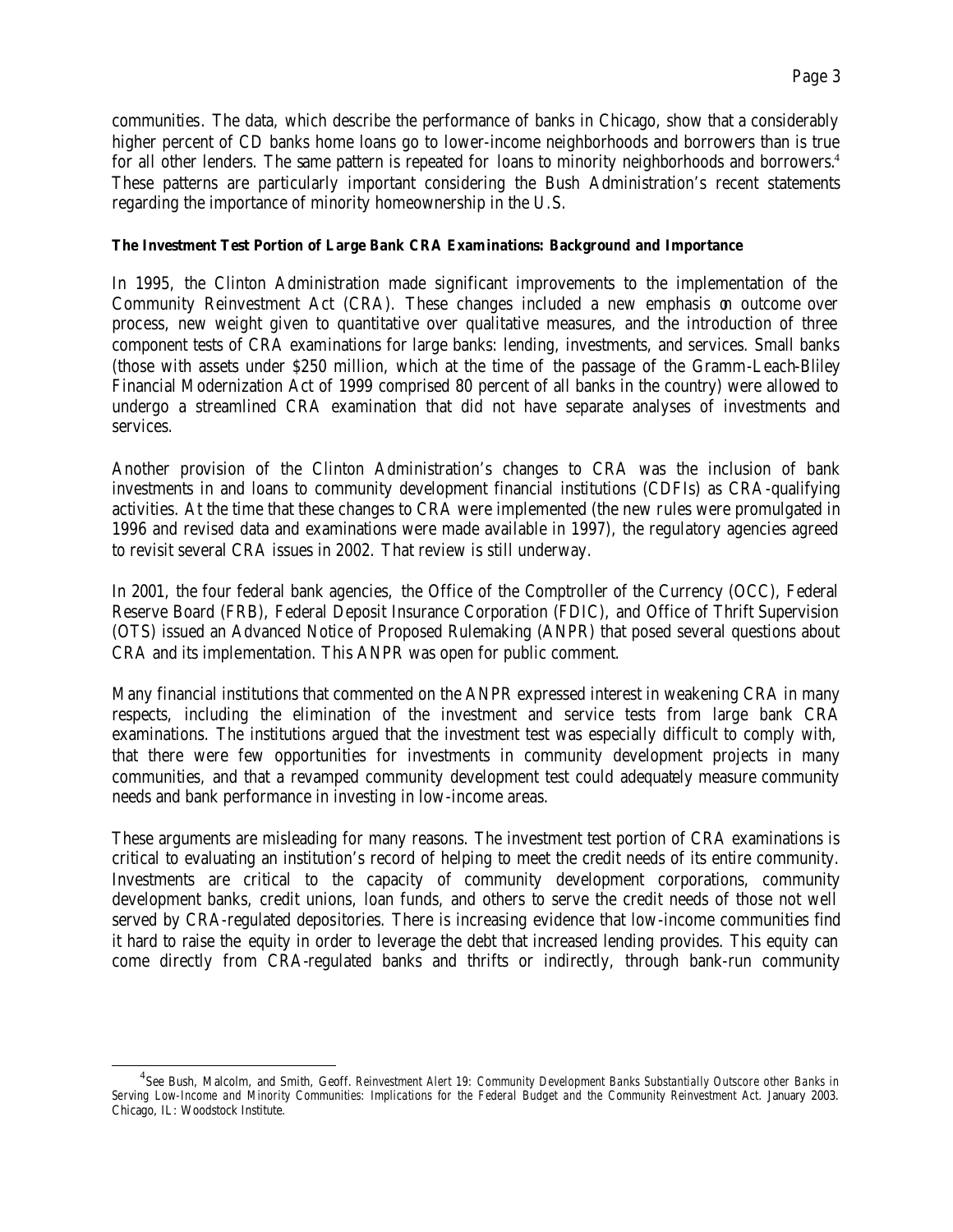development corporations (CDCs). Many larger banks now have their own CDCs that make equity investments in nonprofit-sponsored projects. Without this source of equity, many vital projects would not get done in lower-income areas.

Given the importance of investments for the credit needs of low-income communities, the investment test portion of CRA examinations should be strengthened, not weakened. Currently, CRA performance evaluations do not distinguish between very different types of investment activity to determine the investment test rating. Grants, deposits in eligible institutions, investments in non-targeted Small Business Investment Company's (SBICs), and other disparate investments are summed with no explicit weighting or disaggregation. The sum of investments is sometimes then compared to a bank's own equity capital. This overly simple analysis does not adequately distinguish between lower- and higherrisk investments, or between higher-return and lower-return investments (the former being very likely to be provided by the private market).

The 1996 regulations do, however, give added weight to investments (and loans and services) that are complex and innovative. Thus, a financial institution should receive extra CRA credit for difficult deals that act, for example, as catalysts for other community development projects. Examples of difficult projects include financing large corner apartment complexes, major shopping centers, and developing brownfields sites. Both banks and community organizations complain about the way that bank examiners regard such investments. Both groups argue that just because a bank made a particular complex investment in one year, it doesn't mean that this type of investment should not be considered innovative and complex in subsequent years. Banks argue that by pursuing numbers to achieve CRA credit, examiners ignore the difficult nature of deals that take a long time to plan and implement and focus instead on total dollar amount of investments. Community groups contend that well-trained examiners should be able to weigh the contributions of both total dollar amount of investments and the complex nature of such investments. To distinguish among the performance of different-sized institutions, each category of investment should be measured relative to a bank's equity capital. $5$ 

# **The Scope and Shape of CRA Investments in and Loans to CDFIs**

l

Beginning in 2000, organizations representing CDFIs around the country and their major funders began to meet with the CDFI Fund to discuss the implementation of a CDFI data project that would outline the performance, growth and capacity of the industry.<sup>6</sup> This partnership resulted in the CDFI Data Project (CDP). In 2001, the CDP issued a survey to CDFIs nationwide to assess various financial and capacity-related measures, using fiscal year (FY) 2000 data from 379 responding CDFIs.<sup>7</sup> Because different types of CDFIS, which include loan funds, community development credit unions, community

<sup>&</sup>lt;sup>5</sup> Community groups also argue that grants should be measured against a bank's recent earnings. Moreover, all investments in mortgageand asset-backed securities should be reviewed for predatory or illegal lending practices.

<sup>&</sup>lt;sup>6</sup>These partners include the Association for Enterprise Opportunity, Aspen Institute, Coalition of CDFIs, Community Development Venture Capital Alliance, Corporation for Enterprise Development (CFED), National Community Capital Association, National Community Investment Fund, and the National Federation of Community Development Credit Unions. The funders were the Ford Foundation and the John D. and Catherine T. MacArthur Foundation.

 $^{7}$ This CDP data set contains fiscal year (FY) 2000 information from 379 CDFIs. This sample represents a subset of the 800-1000 CDFIs that operate across the U.S. Data is only included for those institutions that reported on the particular data point. While the CDP has several methods to ensure data quality and consistency, the CDP cannot guarantee the reliability of the data. Also, the CDP dataset understates the size of the industry as it excludes a few large CDFIs. Please contact Beth Lipson at bethl@communitycapital.org or Eliza Mahony at eliza@cfed.org for more information on the CDP.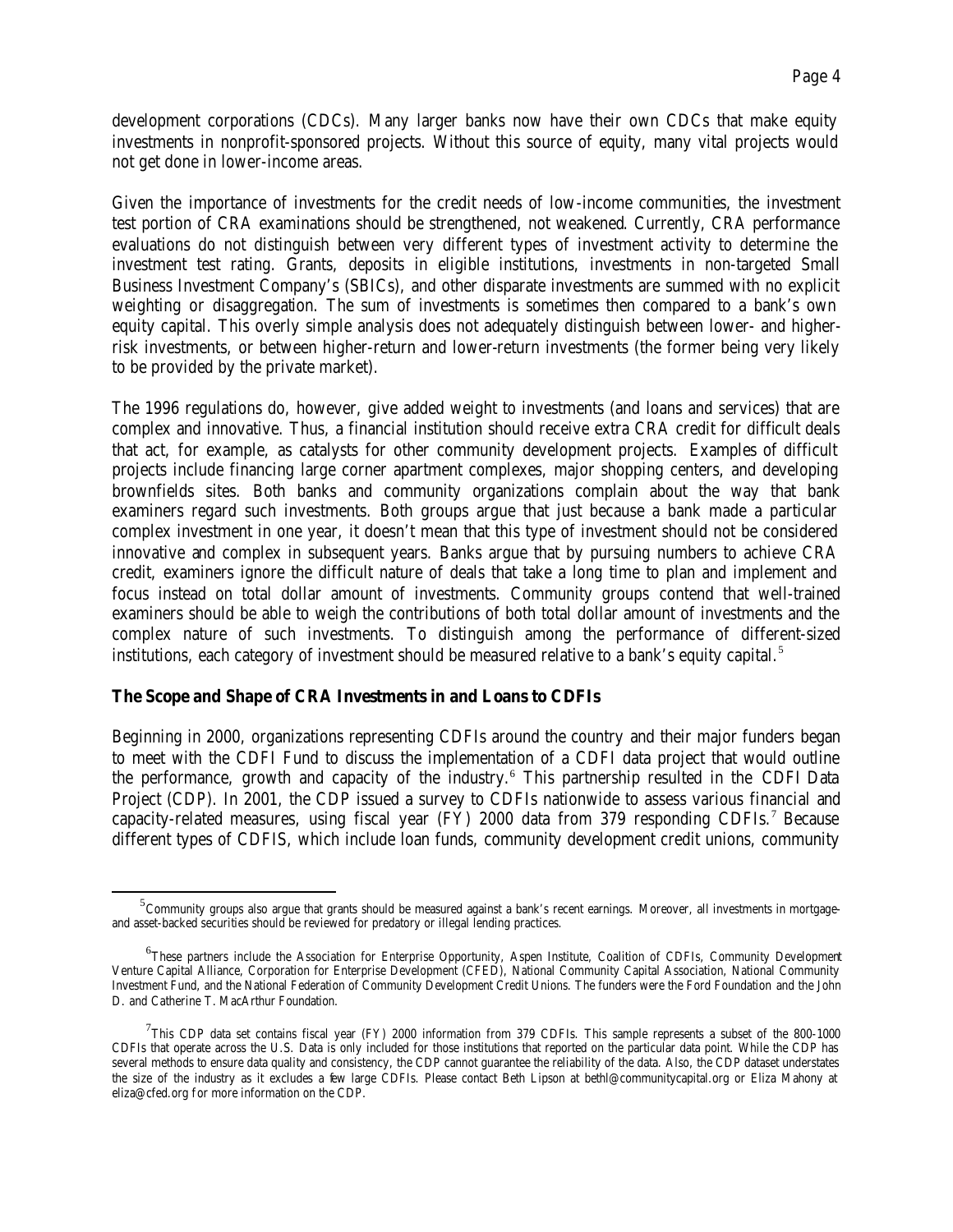development banks, and venture capital funds, are regulated by different agencies and at vastly different levels of detail, this survey offered the first comprehensive look into the industry.

Woodstock Institute utilized this data to ascertain the extent to which CRA-related investments in CDFIs are crucial to the industry. An initial examination of the data shows that banks and thrifts are the second most important source of capital for CDFIs, behind individuals. CRA-regulated banks and thrifts provided \$847 million in investments to the CDFI industry, which accounts for approximately 15 percent of total capital for CDFIs.<sup>8</sup>

Capital under management includes borrowed funds (or loans payable related to financing) as well as equity equivalent investments<sup>9</sup> for loan funds and venture capital funds. Borrowed funds and institutional deposits account for the capital under management from different sources for community development banks.<sup>10</sup> Credit unions are a bit more complex.<sup>11</sup> Capital under management for credit unions includes borrowed funds, credit union shares, non-member deposits, and secondary capital investments. As Figure 1 (page 6) shows, though the overall dollar amount of capital that banks and thrifts provide CDFIs is quite large, the majority of that money goes to loan funds. It is important to note that the 144 responding loan funds have the largest amount of capital in general—almost \$2.5 billion of the total \$5.5 billion. Venture capital funds (26 respondents) account for \$205 million in capital, while credit unions (193 respondents) account for approximately \$1.8 billion and the 16 community development banks for \$1 billion.<sup>12</sup>

Figure 2 (page 6) shows that loan funds are particularly dependent on banks and thrifts as a proportion of their total capital. Nearly one-third of capital managed by loan funds is derived from CRA-regulated institutions. CRA-related investments are clearly crucial for these funds.<sup>13</sup>

CDFIs rely on outside sources for investments in order to help them expand into programs that would otherwise prove impossible. The average size of these investments varies by source of funds as well as by the type of CDFI receiving the funds. Table 1 (page 7) breaks out the size of representative investments in CDFIs made by banks and thrifts. The largest investments that banks and thrifts make to

l

 ${}^{8}$ Respondents were only able to break out \$3.5 billion of the total \$5.5 billion in total capital by source. Credit unions that responded using call report data were unable to break out capital using the same categories as the CDP. Of the \$3.5 billion in capital broken out by source for all CDFI types, 24 percent was provided by banks and thrifts. Moreover, the \$847 million in bank investments in the CDFI industry is the total bank/thrift investment in capital for loan funds, venture capital funds, CD banks, CD credit unions, and others.

 $^{9}$ The CDP defines equity equivalent investments as having the following six attributes: "1) is carried as an investment on the investor's balance sheet in accordance with GAAP; 2) Is a general obligation of the CDFI that is not secured by any of the CDFIs' assets; 3) Is fully subordinated to the right of repayment of all of the CDFI's other creditors; 4) Does not give the investor the right to accelerate payment unless the CDFI ceases its normal operations; 5) Carries an interest rate that is not tied to any income received by the CDFI; 6) Has a rolling term and therefore, an indeterminate maturity. (CDFI Data Project FY2000 Publication p. 24).

 $10$ Community development banks are specially designated banks that provide capital to rebuild disinvested areas.

<sup>&</sup>lt;sup>11</sup> Community development credit unions specialize in offering affordable and accessible financial services to lower-income people and minorities.

 $12$ It is important to note that one of the largest community development banks in the country, the Chicago-based Shorebank with assets of almost \$1.2 billion in 2002, is not included in the survey.

 $13$ Community development loan funds, which are unregulated institutions that cannot take deposits, lend to and make investments in a range of projects in economically distressed communities. The four types of loan funds are microenterprise, small business, housing, and community facilities and service organizations. Community development venture capital funds provide debt and equity for real estate projects and medium-sized businesses in distressed areas.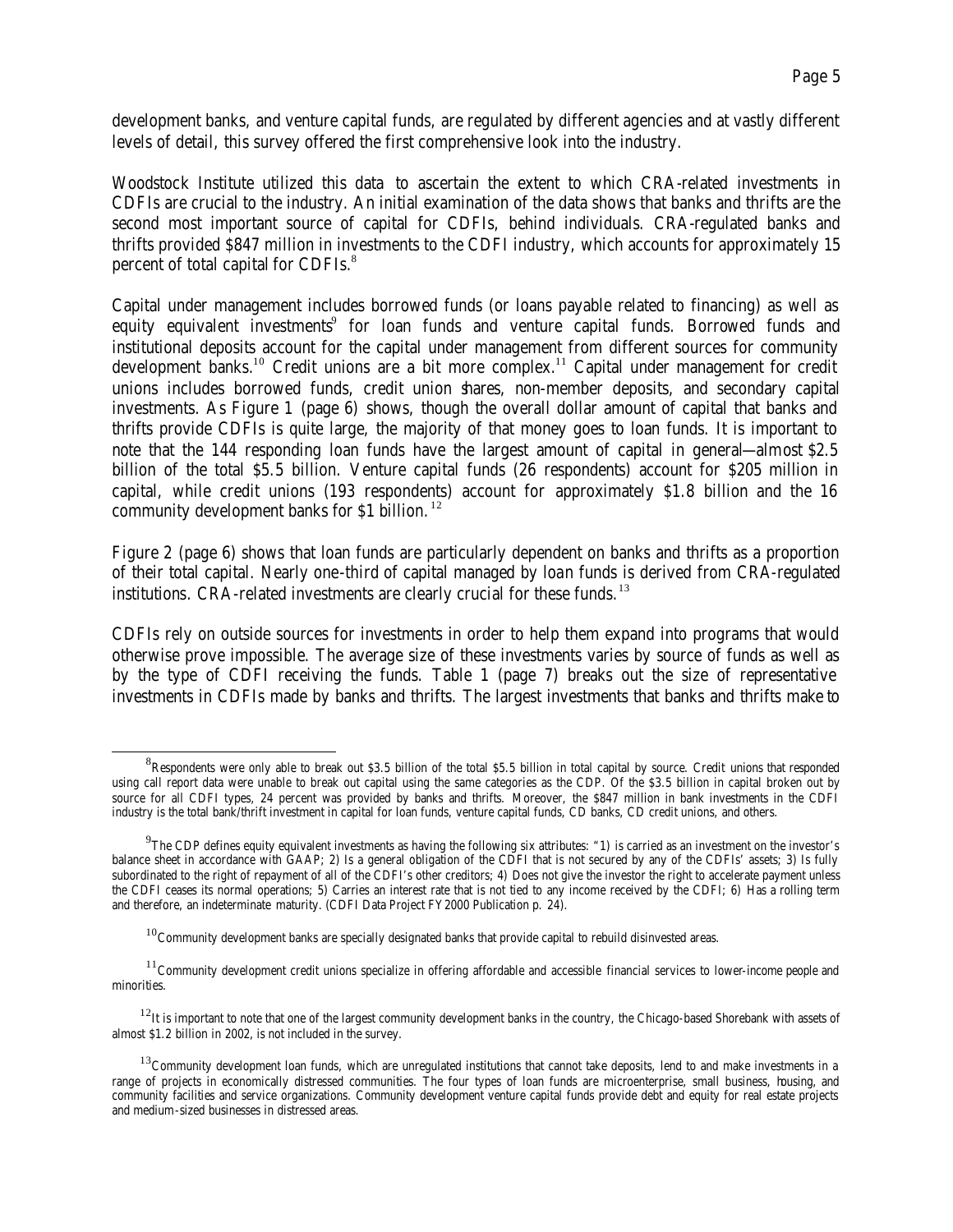



CDFIs are in the form of borrowed funds to loan funds. Banks and thrifts provide different kinds of investments in credit unions than in other types of funds, including shares, non-member deposits and secondary capital investments.<sup>14</sup>

l

<sup>14</sup>For more information on the importance of secondary capital investments to community development credit unions, please see *Critical Capital: How Secondary Capital Investments Help Low Income Credit Unions Hit Their Stride* by Marva Williams. Chicago, IL: Woodstock Institute. 2002.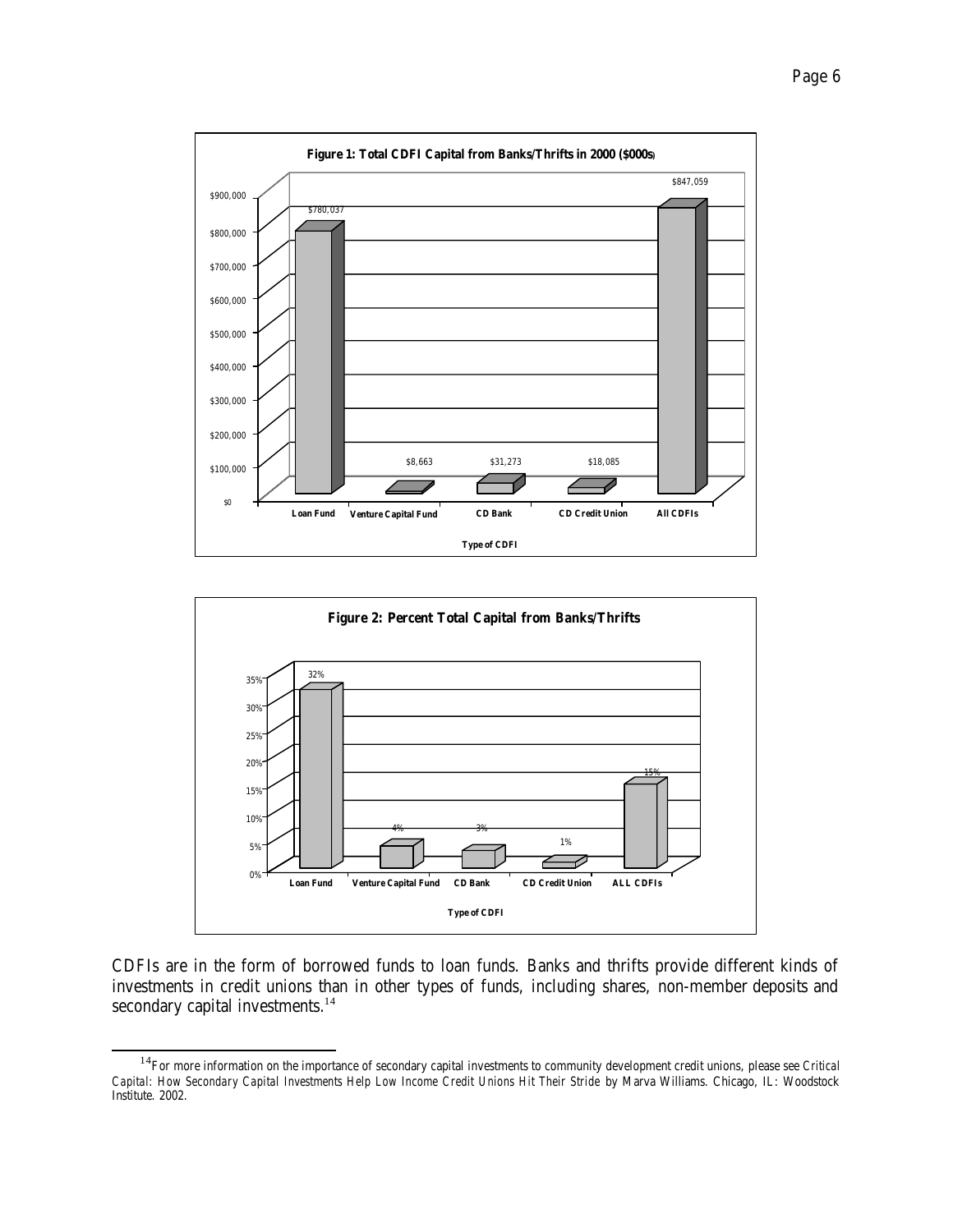| <b>Loan Fund</b>                |                  |
|---------------------------------|------------------|
| <b>Borrowed Funds</b>           | 1078             |
| <b>Equity Equivalent</b>        | 213              |
| <b>Total</b>                    | 1291             |
| <b>Venture Capital Fund</b>     |                  |
| <b>Borrowed Funds</b>           | 597              |
| <b>Equity Equivalent</b>        | 750              |
| <b>Total</b>                    | 1347             |
| <b>Credit Union</b>             |                  |
| <b>Borrowed Funds</b>           | 944              |
| <b>Credit Union Shares</b>      | 49               |
| <b>Non-Member Deposits</b>      | $\boldsymbol{0}$ |
| <b>Secondary Capital</b>        | 101              |
| <b>Total</b>                    | 1094             |
| <b>CD Bank</b>                  |                  |
| <b>Retail Deposits</b>          | $\boldsymbol{0}$ |
| <b>Institutional Deposits</b>   | 55               |
| <b>Total</b>                    | 55               |
| <b>Total Average Investment</b> | 525              |

**Table 1: Average Bank/Thrift Investment by CDFI Type (\$000s)**<sup>15</sup>

# **Intermediaries' Investments in CDFIS**

Another source of capital for CDFIs that is much more difficult to quantify in terms of CRA investments is the money that national nonprofit intermediaries contribute to CDFIs. CRA-regulated banks and thrifts are responsible for some of the money that these intermediaries receive, making the funds that intermediaries direct to CDFIs an indirect investment on the part of the bank or thrift.

The largest national intermediaries that support and invest in CDFIs are the Local Initiatives Support Corporation (LISC), the National Equity Fund (NEF), the Association for Enterprise Opportunity (AEO),<sup>16</sup> National Community Capital Association, Community Development Venture Capital Alliance, Corporation for Enterprise Development (CFED), National Community Investment Fund and the National Federation of Community Development Credit Unions. Figure 3 shows the amount of capital that each type of CDFI receives from national intermediaries.

# **Conclusion**

l

This analysis demonstrates that CDFIs rely on investments from CRA-regulated financial institutions for both investment capital and grants, which enable them to fund projects as well as cover some of

 $15$ This represents the average investment made by each source of capital over the number of investors in a given category.

<sup>&</sup>lt;sup>16</sup>AEO supports microenterprise organizations. Microenterprise entities that are primarily financing entities are included in the "loan fund" category of the CDP data.